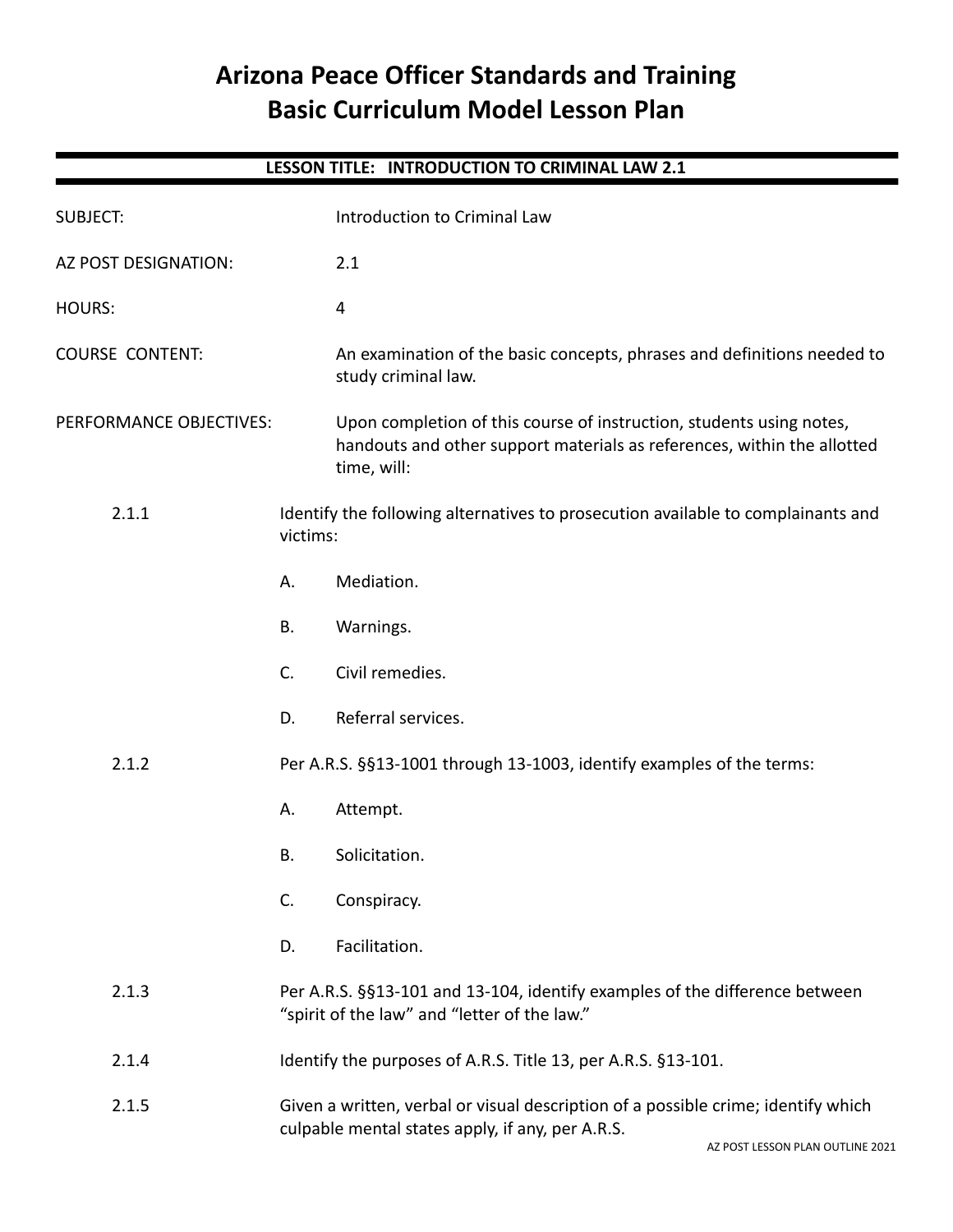§13-105.

- 2.1.7 Identify the time limitations for prosecution per A.R.S. §13-107.
- 2.1.8 Identify the minimum requirements for criminal liability per A.R.S. §13-201.
- 2.1.9 Identify examples of who may be held criminally liable ("parties to offenses") per A.R.S. §§13-301 through 13-306.
- 2.1.10 Identify examples of persons who are legally incapable of committing a crime per A.R.S. Title 13, Chapter 5.
- 2.1.11 Identify the classifications of felonies and misdemeanors per A.R.S. §13-601.
- 2.1.12 Identify the provisions of law with regard to the suspension of the civil rights of convicted felons per A.R.S. §13-904.
- 2.1.13 Identify the provisions of the law with regard to offenses committed in school safety zones per A.R.S. §13-709.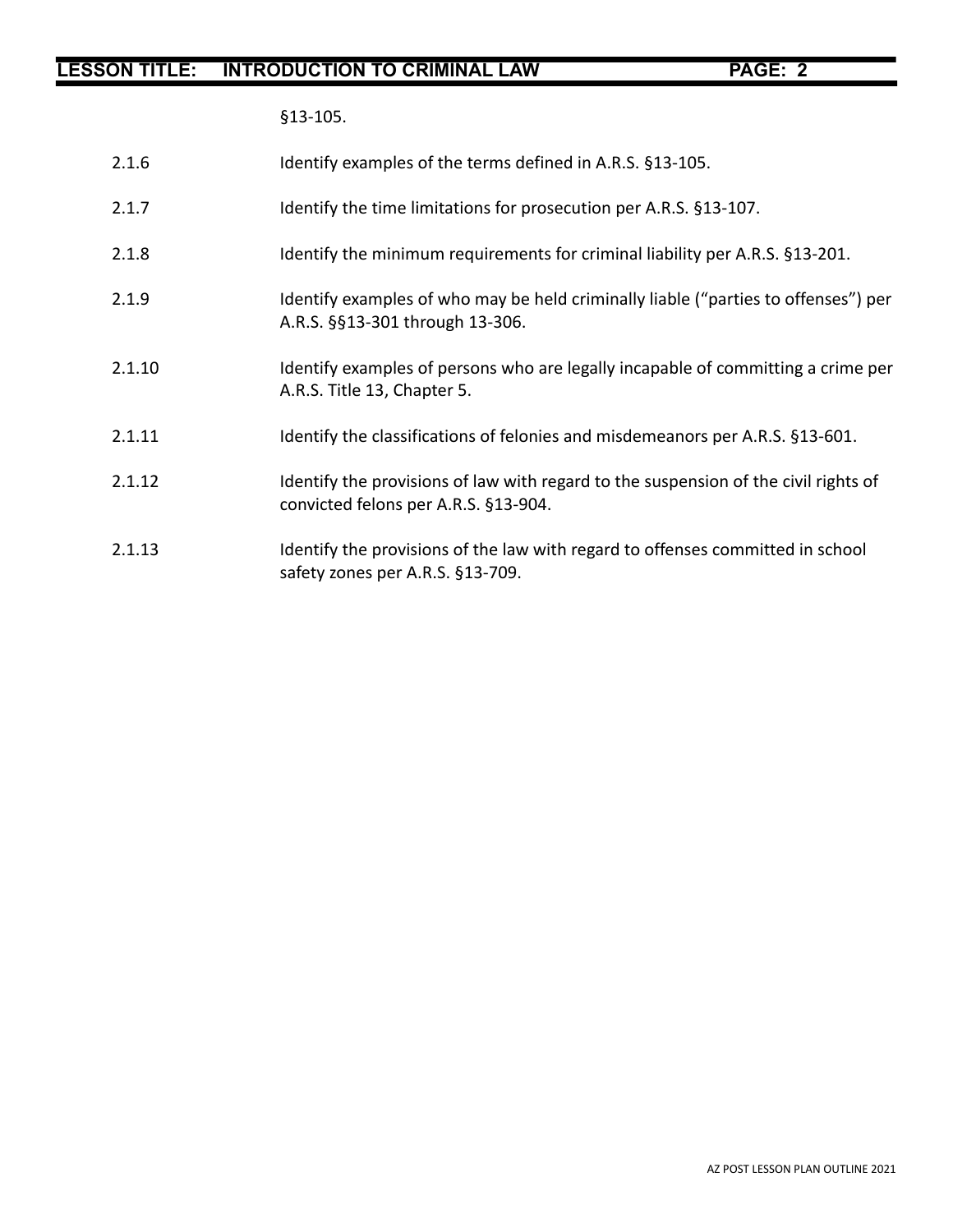| DATE FIRST PREPARED:           | November 2000                                            |                     |  |
|--------------------------------|----------------------------------------------------------|---------------------|--|
| PREPARED BY:                   | <b>SME Committee</b>                                     |                     |  |
| <b>REVIEWED - REVISED:</b>     | Lt. Harold Brady, SME Co-Chair                           | DATE: July 2002     |  |
| <b>REVIEWED - REVISED:</b>     | <b>SME Committee</b>                                     | DATE: June 2007     |  |
| <b>REVIEWED - REVISED:</b>     | Lt. Dave Kelly, Phoenix PD                               | DATE: November 2009 |  |
| <b>REVIEWED - REVISED:</b>     | <b>SME Committee</b>                                     | DATE: November 2011 |  |
| <b>REVIEWED - REVISED:</b>     | <b>SME Committee</b>                                     | DATE: June 2014     |  |
| <b>REVIEWED - REVISED:</b>     | <b>SME Committee</b>                                     | DATE: August 2019   |  |
| <b>REVIEWED - REVISED:</b>     | <b>SME Committee</b>                                     | DATE: July 2020     |  |
| <b>REVIEWED - REVISED:</b>     | AZPOST (DocX)                                            | DATE: December 2021 |  |
| AZ POST - APPROVAL:            | Lori Wait                                                | DATE: January 2022  |  |
| <b>INSTRUCTOR REFERENCES:</b>  | A.R.S. Title 13                                          |                     |  |
| <b>CLASS LEVEL:</b>            | Student                                                  |                     |  |
| <b>TRAINING AIDS:</b>          | http://www.azleg.gov/ArizonaRevisedStatutes.asp          |                     |  |
| <b>INSTRUCTIONAL STRATEGY:</b> | Interactive lecture and class discussion.                |                     |  |
| <b>SUCCESS CRITERIA:</b>       | 70% or higher on a written, multiple-choice examination. |                     |  |
| <b>COMPUTER FILE NAME:</b>     | 2.1 Introduction to Criminal Law                         |                     |  |
|                                |                                                          |                     |  |

DATE RELEASED TO THE SHARE FILE: May 27, 2022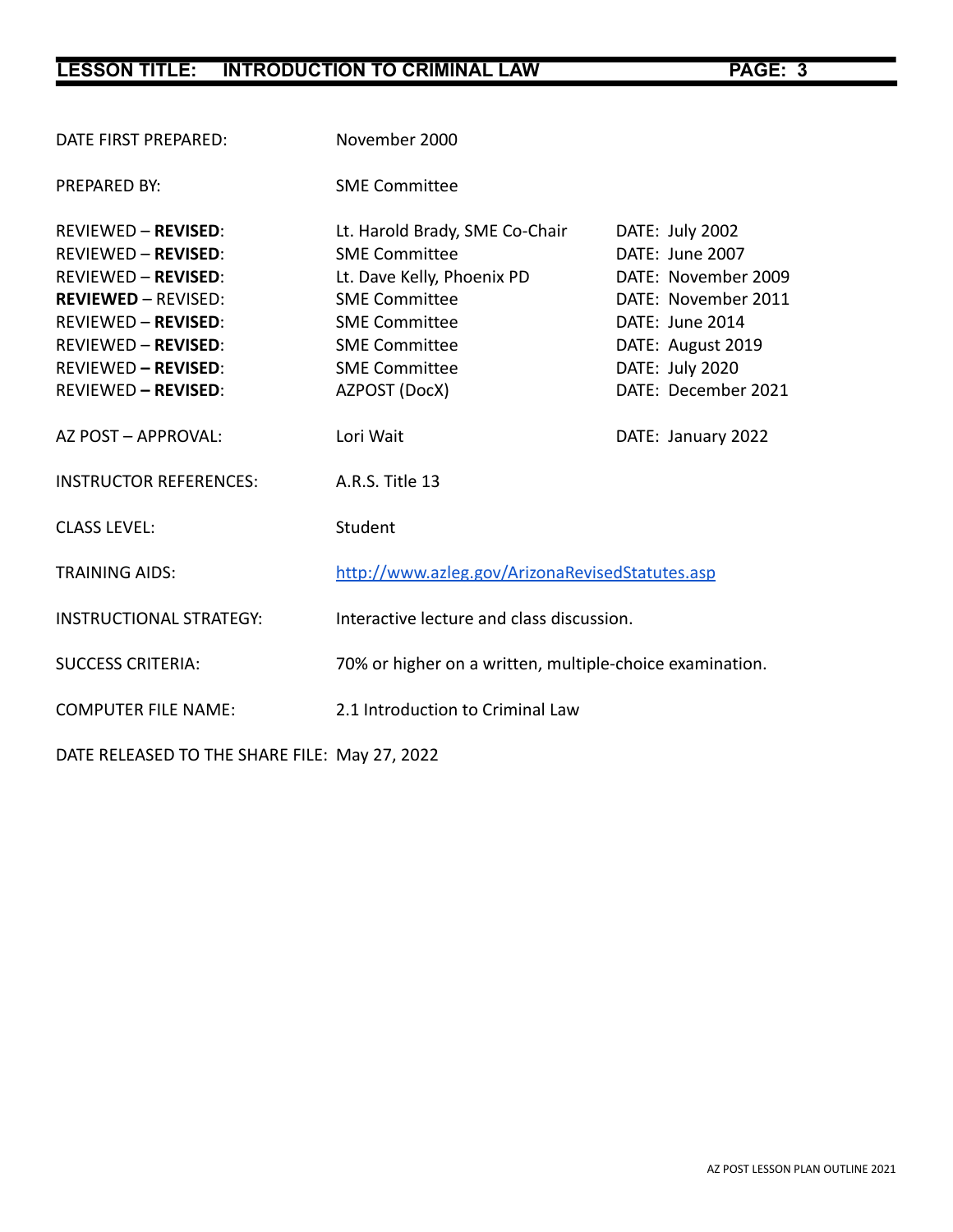### **I. INTRODUCTION**

- A. Instructor (self) introduction.
- B. Preview of performance objectives. *INSTRUCTOR NOTE: Introduction to Criminal Law includes this portion as well as Chapters 1, 2, 3, 5, and 9. This should be covered in about four (4) hours.*

### **II. BASIC TRAINING**

- A. During your basic training, you will be very much involved with three (3) kinds of law.
- B. What are they? (Discussion)
	- 1. Statutory Title 13, Title 28 and Title 4.
	- 2. Constitutional search and seizure, Miranda, etc.
	- 3. Case changes in the use or interpretation of statutory and constitutional law based on what? *INSTRUCTOR NOTE: Discuss with the class.*
	- 4. Answer: Previous court decision, precedent or Stare Decisis.
- C. In this course we will be concentrating on statutory and case law.

### **III. CASE LAW**

- A. Case law is actually much older than the U.S. Constitution.
- B. Case law is simply a decision made by a judge that changes the way we use or interpret statutes – in this case, Title 13, Title 4 and Title 3.
	- 1. You may be asking yourself, "Okay, for test purposes and for street application am I going to be held accountable for Title 13 interpretation or for case law?" Good question.
	- 2. You will be held accountable for both. Look at it this way, what good will it do to learn a statute one (1) way if the courts throughout Arizona are mandating that we use it another?
	- 3. Learning the statute itself, as well as how case law has affected it, is of prime importance in law enforcement.
	- 4. Case law can change rapidly.
		- a. Gospel today may be old hat tomorrow.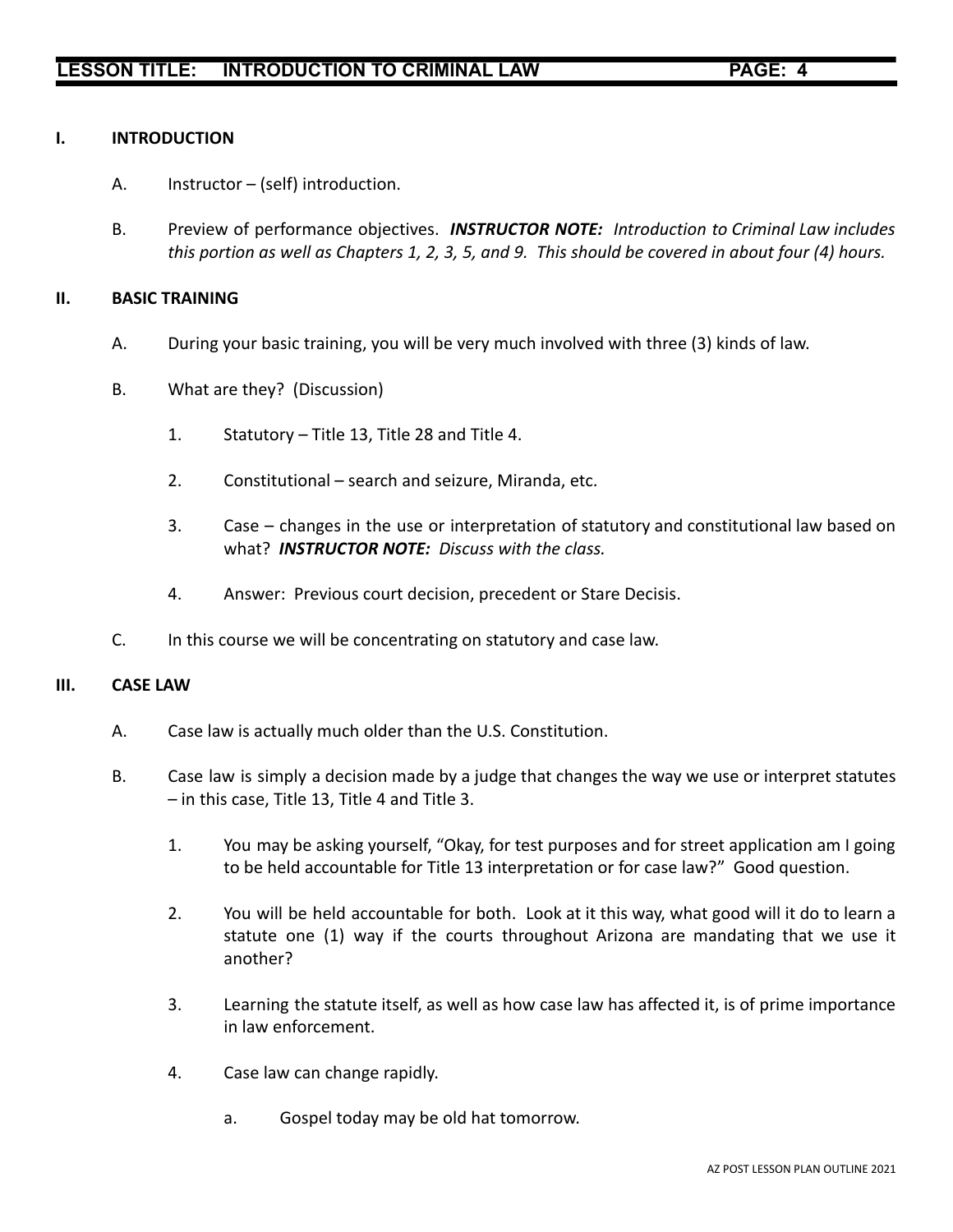- b. A perfectly good interpretation may be of no use next week.
- c. One (1) judge may overturn a case law decision by another judge thereby creating another case law decision with which we must deal.
- C. Case law sometimes results in an actual change in the wording of the statute and sometimes it does not.
	- 1. For example: Armed robbery.
		- a. State v. Garza Rodriguez.
		- b. The wording in the statute never changed, the way we interpreted the statute did.
	- 2. For example: Arson.
		- a. Case law changed the mental state required from "intentionally" to "knowingly," making it a little easier to show in court.
		- b. The wording in the statute changed along with our interpretation.
- D. Making good case law.
	- 1. In the majority of criminal cases, the courts are looking at the officer's "reasonableness" in his/her actions in determining whether he/she acted in compliance with the Constitution, statutes or case law.
	- 2. Good police work/actions "make" good case law.
		- a. When the courts ruled that the officer's actions were proper, it was actually the officer's action and not the court that "made" the "good" law.
		- b. When the courts ruled that the officer's actions were improper, it was the officer's actions that made the "bad law."
	- 3. Improper police activity and poor prosecutorial judgment work together to create bad case law.
		- a. When officers act in violation of constitutional, statutory or case law, or in violation of just plain common sense, "bad case law" is often created.
		- b. When prosecutors issue complaints in such cases, they compound the problem.
- E. Alternatives to prosecution and/or arrest. **P. O. 2.1.1**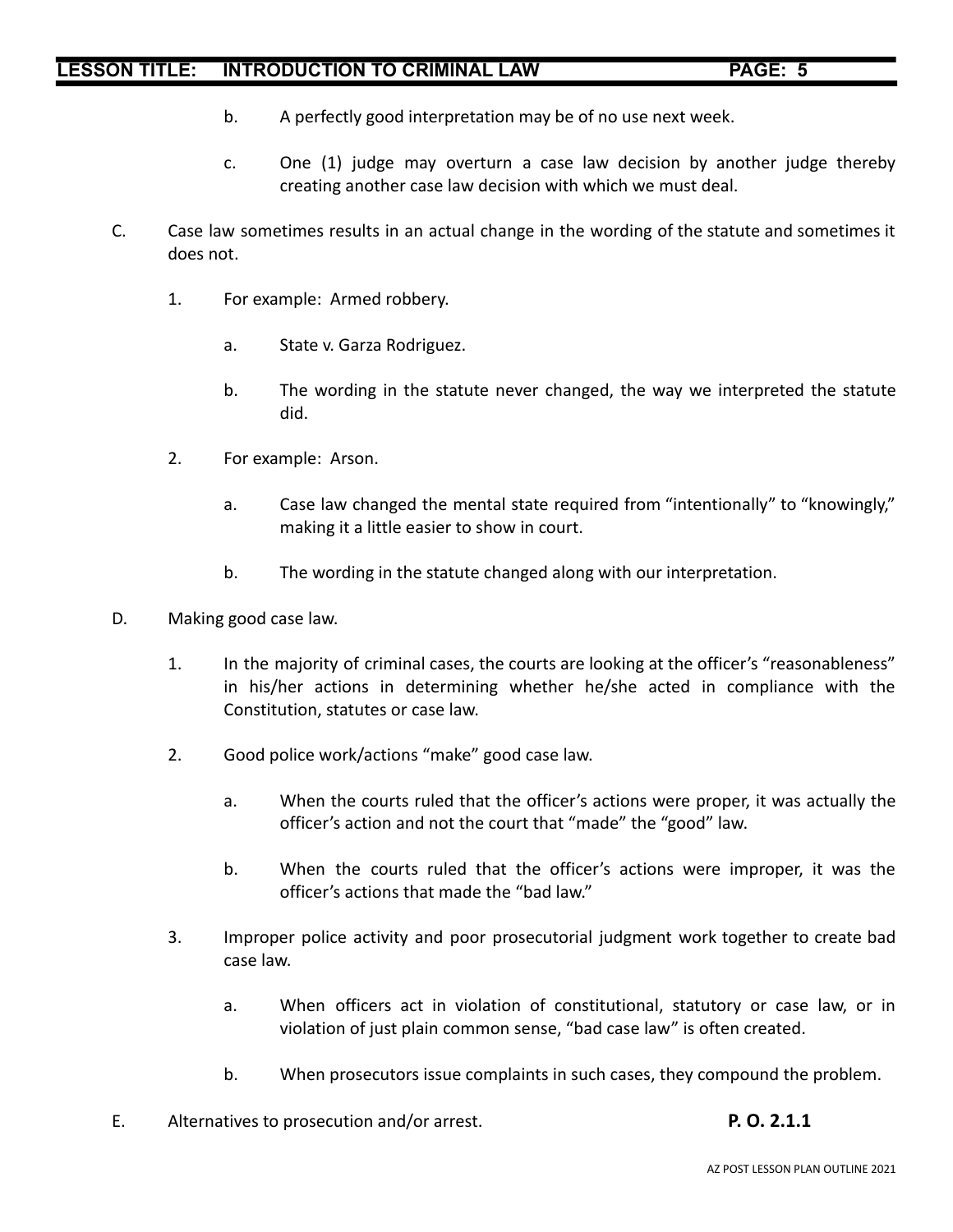- 1. It is not always necessary to make an arrest every time the law is violated. As a matter of fact, on many occasions, the officer will choose not to make an arrest, but will, instead, utilize alternatives. Sometimes the answer is not jail or a citation; sometimes there are alternatives. Consider the following:
- 2. **Mediation** the officer may act as the mediator himself/herself. **P. O. 2.1.1A**
- 3. **Warnings** an officer's discretion allows the use of verbal and/or written warning instead of arrest of citations. **P. O. 2.1.1B**
- 4. **Civil remedies** a "fender bender" may be very minor and the parties may wish to handle the problem themselves rather than get the police involved.

**P. O. 2.1.1C**

5. **Referral services** – there are a multitude of referral services in Arizona that may be used in lieu of an arrest. **P. O. 2.1.1D**

### **IV. CHAPTER 1 – GENERAL PROVISIONS**

- A. **A.R.S. §13-101 Purposes. P. O. 2.1.4**
	- 1. To prescribe conduct that harms or threatens to harm individuals or the general public.
	- 2. To give fair warning that certain acts or omissions are unlawful and punishable.
	- 3. To define the unlawful acts and the accompanying mental states necessary to commit the crimes.
	- 4. To separate serious and minor offenses.
	- 5. Crime deterrence.
	- 6. Punishment.
	- 7. To promote truth and accountability in sentencing.

### B. **A.R.S. §13-104 – Rules of Construction. P. O. 2.1.3**

- 1. Title 13 is not to be strictly construed.
	- a. Letter of the law v. spirit of the law.
	- b. What does this mean to you?
- 2. Title 13 provisions must be construed according to the fair meaning of their terms to promote justice.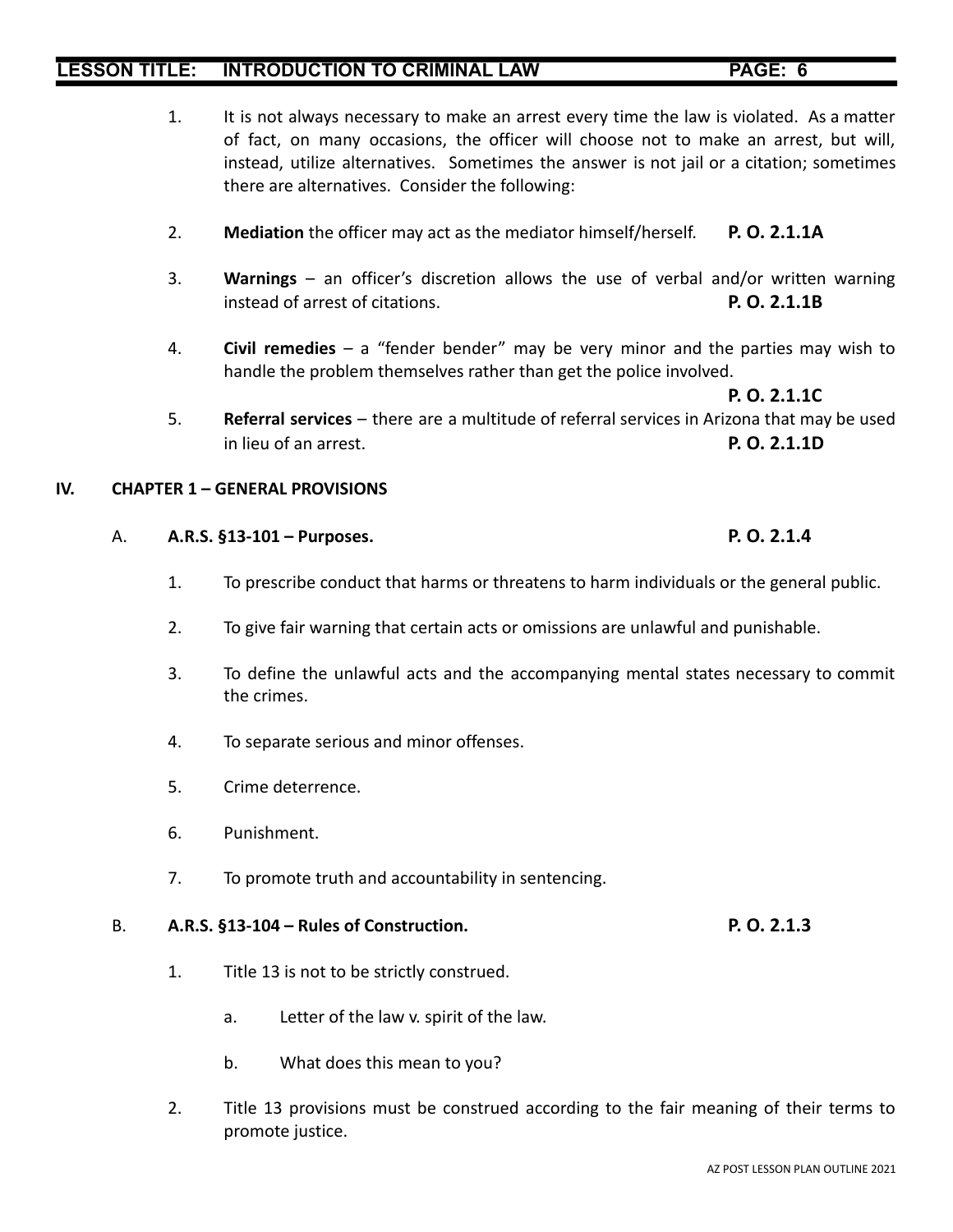- 3. "Test in determining validity of penal statute was whether a reasonable man subject to the statute would be informed of what was required of him, and test is satisfied where statutory words have through daily use acquire content that conveys to any interested person sufficiently accurate concept of what is forbidden." *INSTRUCTOR NOTE: State v. J.S. Garlick.*
- 4. "It is the duty of the court, when called on, to determine the meaning of penal laws applying statutory and judicially established rules of statutory interpretation." *INSTRUCTOR NOTE: Simon V. State.*
- 5. "Fair play and the demands of due process require that the terms of a penal statute be sufficiently explicit to inform those subject to it what conduct will render a person liable to its penalties." *INSTRUCTOR NOTE: Passmore v. State.*

### C. **A.R.S. §13-105 – Definitions. P. O. 2.1.6**

- 1. Definitions play an extremely important role in understanding and applying the statutes.
- 2. Although it is important to have an understanding of all of the definitions, during this course of instruction we will be concentrating on the statutes and definitions that directly apply to the "beat" or "street" officer.
- 3. The following definitions are necessary for the understanding and application of the statutes to follow:
	- a. Conduct an act or omission and its accompanying culpable mental state.
	- b. Crime a felony or a misdemeanor (note that "petty offense" is not included).
	- c. Criminal street gang an ongoing formal or informal association of persons whose members or associates, individually or collectively, engage in the commission, attempted commission, facilitation or solicitation of any felony act and which has at least one (1) individual who is a criminal street gang member.
	- d. Criminal street gang member an individual to whom two  $(2)$  of the following seven (7) criteria, which indicate criminal street gang membership, apply:
		- i. Self proclamation.
		- ii. Witness testimony or official statement.
		- iii. Written or electronic correspondence.
		- iv. Paraphernalia or photographs.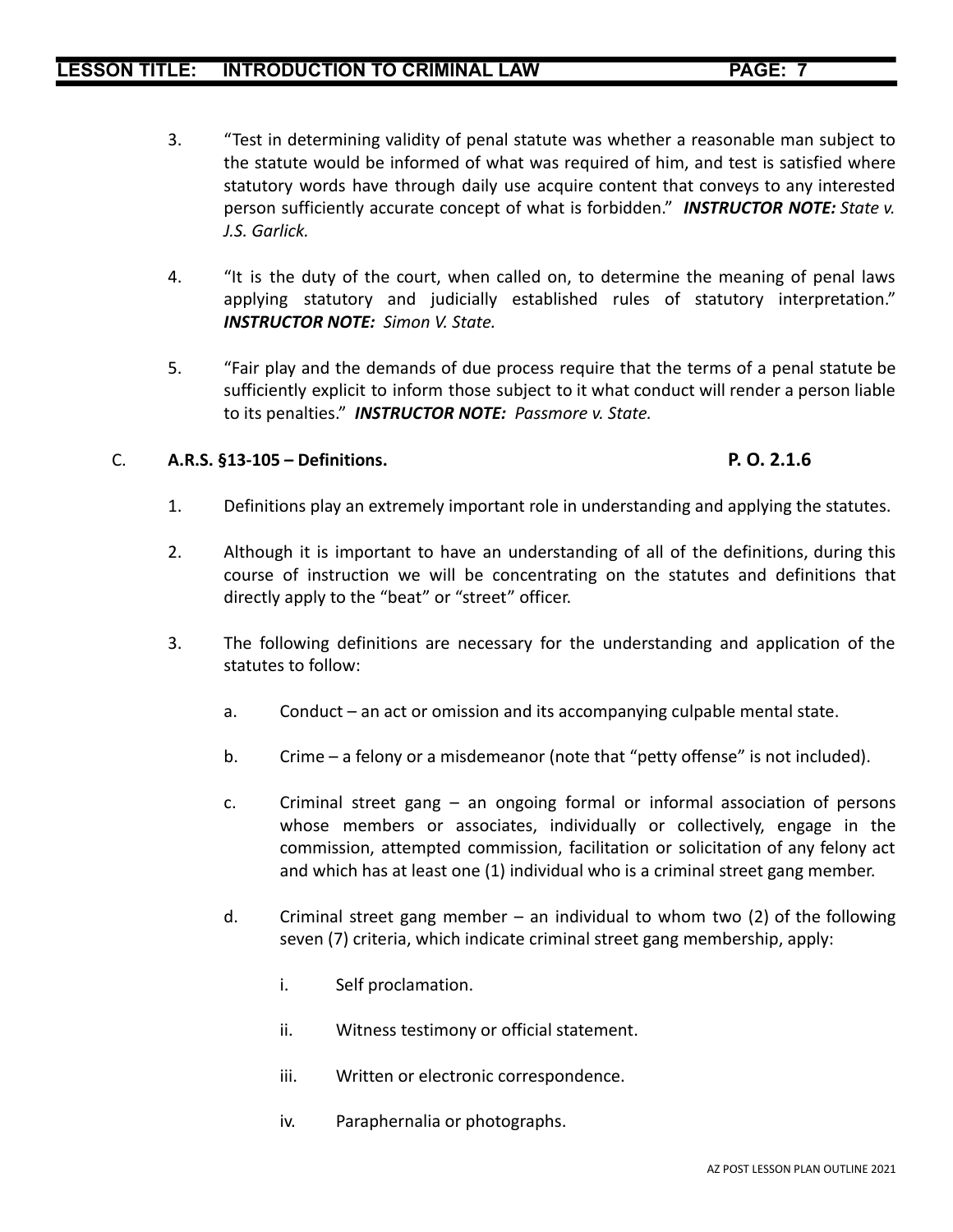- v. Tattoos.
- vi. Clothing or colors.
- vii. Any other indicia of street gang membership.
- e. Culpable mental states a person MUST have technical knowledge of the mental states because they are an element of almost every statute.

### **P. O. 2.1.5**

- i. **Intentionally** the most culpable (blameworthy) mental state. The person's intent was to commit the crime or to cause the results that occurred.
- ii. **Knowingly** the next most culpable mental state after intentionally. This generally refers to the circumstances surrounding the defendant's conduct and not the conduct itself or its results. For example, a person acts knowingly when he/she receives property that he/she is aware, or believes, has been stolen.
- iii. **Recklessly** the third most culpable mental state. The essence of this definition is the conscious disregard of a substantial and unjustifiable risk that the prohibited result will occur. For example, pulling a gun in a crowded restaurant is an act that consciously disregards the risk that someone will, or can, be injured. (A conscious risk-taking.)
- iv. **Criminal negligence** the least culpable mental state. The distinction between this and recklessness is the failure to perceive the risk or circumstances of the prohibited act.
- f. Dangerous instruments compare carefully with the definition of "deadly weapon." *INSTRUCTOR NOTE: Discuss the court's definition of dangerous instruments. Ex; State v. Francisco (2020).*
- g. Deadly physical force compare with "physical force."
- h. Deadly weapons must be designed for lethal use.
- i. Felony note that the only difference in the definitions of this and misdemeanor is whether the defendant is placed in the custody of the Department of Corrections.
- j. Firearm this definition differs from that given in Chapter 31, Weapons and Explosives. Here, the projectile must be expelled by the action of "expanding gasses" while in Chapter 31, the projectile must be expelled by the action of an "explosive." (We do not use the definition in Chapter 31).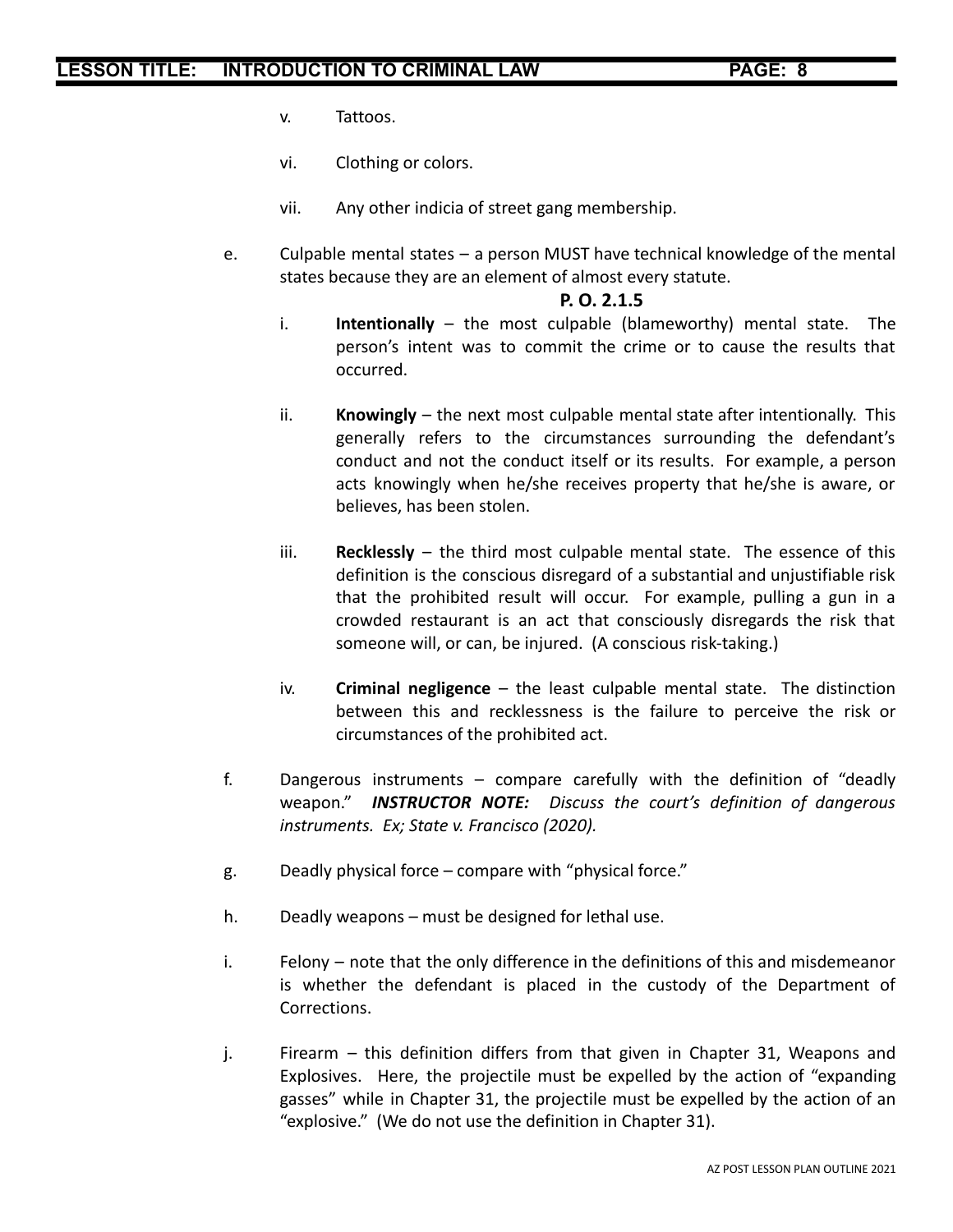- k. Misdemeanor again, compare this with a felony.
- l. Offense this includes, unlike the definition of crime, misdemeanors, felonies and petty offenses.
- m. Petty offense fine only.
- n. Physical force note that this includes confinement. Compared with deadly physical force.
- o. Physical injury compared with serious physical injury.
- p. Possess means to knowingly have physical possession or otherwise exercise dominion or control over property. *INSTRUCTOR NOTE: Discuss examples and applications.*
- q. Serious physical injury compared with physical injury.
- r. Vehicle "a device "any person or property could be transported on a highway, waterway or airway". (excludes devices moved by human power.)

### D. **A.R.S. §13-107 – Time Limitations. P. O. 2.1.7**

- 1. Most crimes must have prosecution start during a certain time period after discovery of the crime.
- 2. Class 2 through Class 6 felonies 7 years.
- 3. Misdemeanors 1 year.
- 3. Petty offenses 6 months.
- 5. Exception the prosecution for the following crimes (or any attempt) can start at any time – no time limitation whatsoever.
	- a. Homicide.
	- b. Misuse of public money.
	- c. A felony involving the falsification of public records.
	- d. Chapter 14 or Chapter 35.1 offenses that are Class 2 felonies.
	- e. Violent sexual assault per A.R.S. §13-1423.
	- f. Terrorism per A.R.S. §13-2308.01.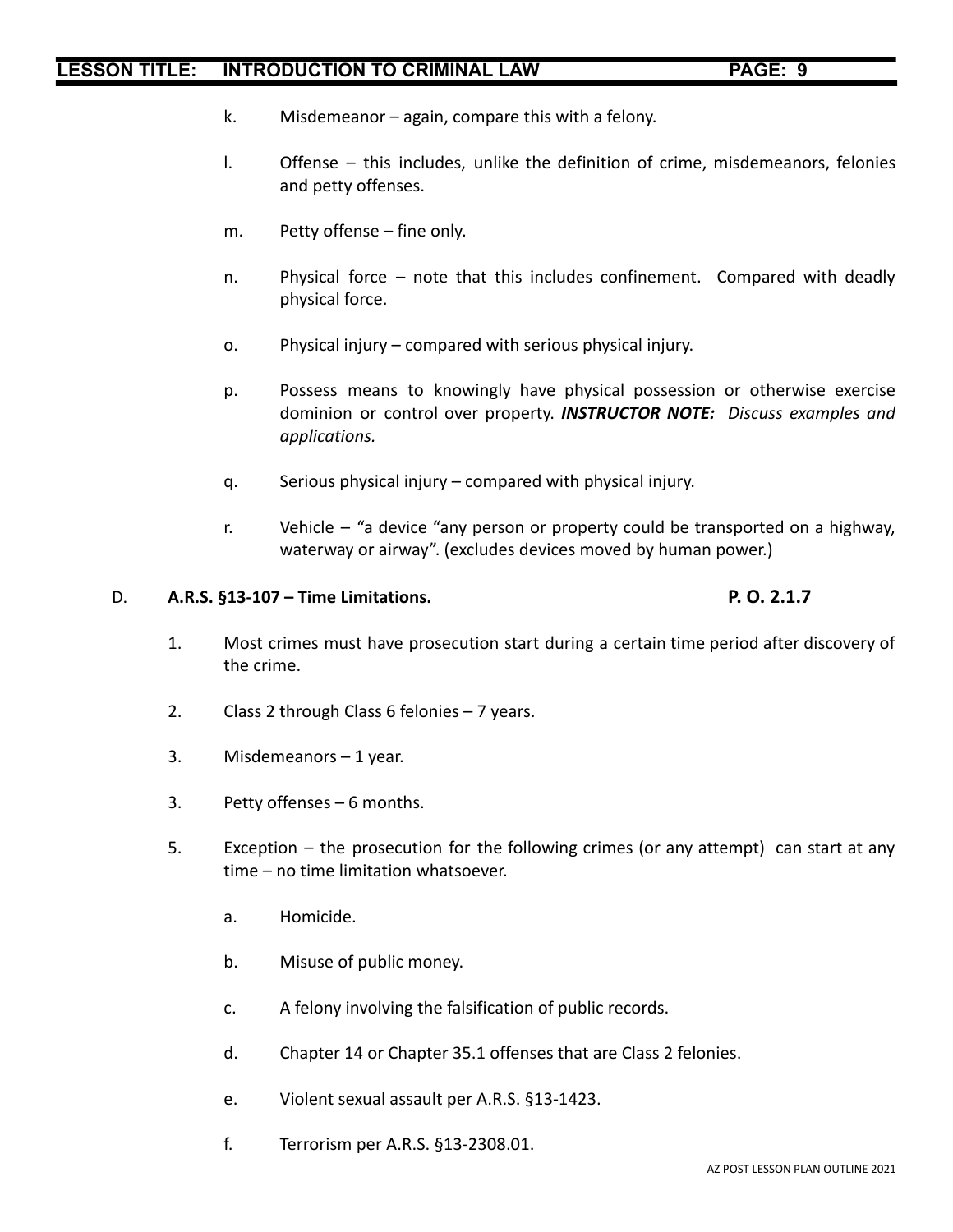- 6. This imposed time limitation is not in effect when the accused leaves this state or when he/she has no reasonable ascertainable place of abode within the state.
- 7. The period of limitation does not run for a serious offense as defined in A.R.S. §13-705 (Dangerous Crimes Against Children) during any time when the identity of the person who commits the offense(s) is unknown.

### **V. CHAPTER 2 – GENERAL PRINCIPLES OF CRIMINAL LIABILITY**

### A. **A.R.S. §13-201 – Requirements for Criminal Liability. P. O. 2.1.8**

- 1. Minimum requirement for liability is the performance of a prohibited act, or the omission to perform a duty required by law by someone physically capable of performing.
- B. **A.R.S. §13-202.B** *INSTRUCTOR NOTE: Discuss "strict liability" offenses (i.e. littering, DUI offenses)*
- C. **A.R.S. §13-204 – Effect of ignorance or mistake upon criminal liability**. *INSTRUCTOR NOTE: Discuss "ignorance" defense and exceptions.*

### **VI. CHAPTER 3 – PARTIES TO OFFENSES: ACCOUNTABILITY P. O. 2.1.9**

### A. **A.R.S. §13-301 – Definition of "Accomplice".**

- 1. The purpose of this section is to define the term "accomplice" as it is used in this chapter.
- 2. This term covers anyone who, with the intent to promote or facilitate the commission of an offense, solicits, commands, aids, counsels, agrees or attempts to aid or provides means or opportunity to another to commit the offense.
- 3. The old common law terms of "principal in the second degree" and "accessory before the fact" are not used.
- 4. Special attention should be given to the exclusion of bona fide peace officers. The legislature added this language so that undercover police activities are protected.

### B. **A.R.S. §13-302 – Criminal Liability Based Upon Conduct.**

- 1. This is a statutory reaffirmation of the general principle that a person may be criminally liable for either his/her own conduct, the conduct of another or both.
- 2. Special note: The testimony of an accomplice need not be corroborated.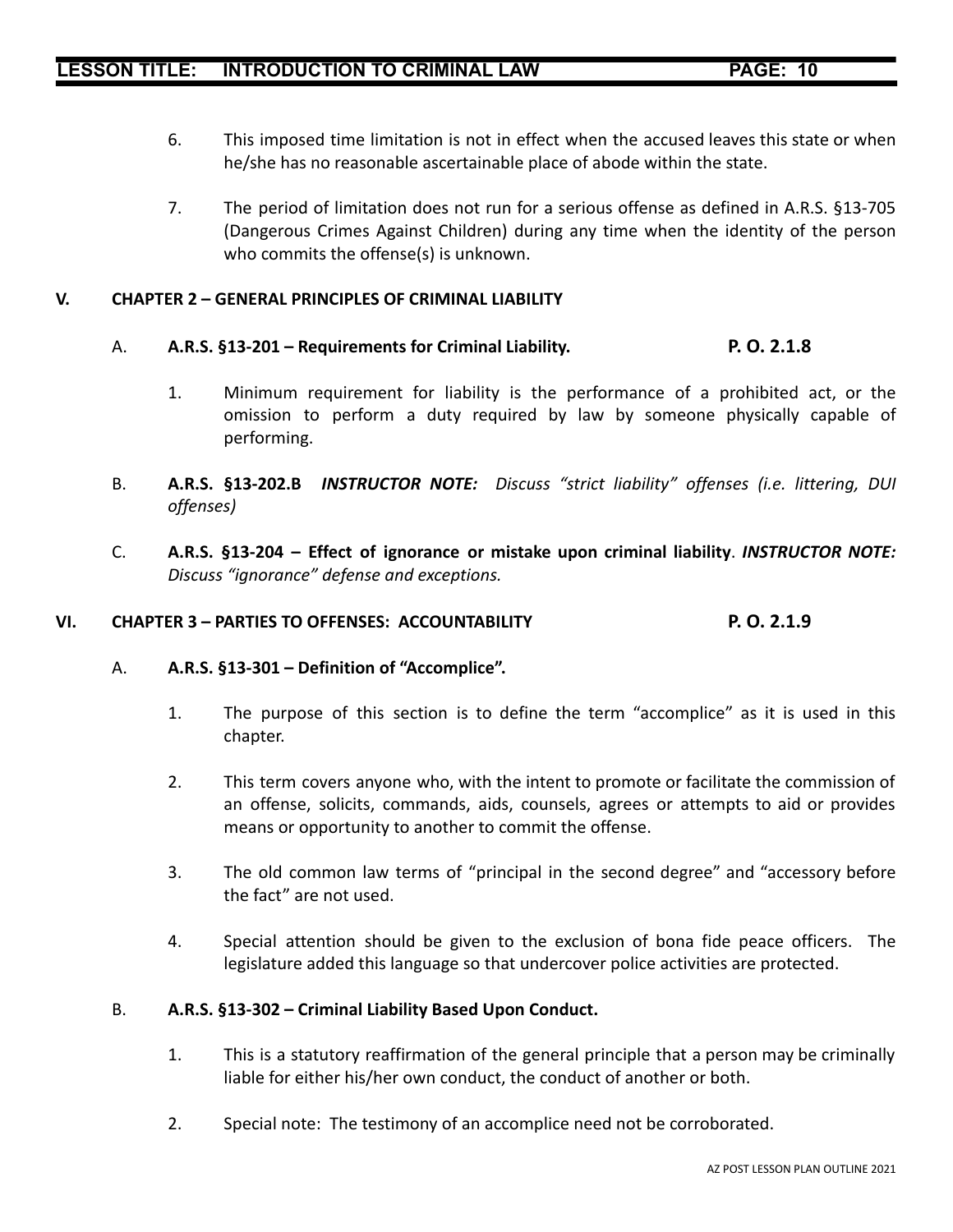### C. **A.R.S. §13-303 – Criminal Liability Based Upon Conduct of Another.**

- 1. This section provides four (4) separate circumstances in which one (1) person will be held accountable for the criminal conduct of another.
- 2. Subsection A, paragraph 2, An individual acting with the culpable mental state sufficient for the commission of the offense causes another person to commit the offense regardless of whether the other person is capable of forming the culpable mental state.
- 3. Subsection A, paragraph 2, states that a person is no less guilty because he/she uses an innocent or irresponsible person to commit his/her crime. For example, a person who directs a child to kill someone is guilty of homicide.

### D. **A.R.S. §13-304 – Non Defense to Criminal Liability Based Upon Conduct of Another.**

- 1. In any prosecution for an offense in which the criminal liability of the accused is based on the conduct of another.
- 2. It is no defense that:
	- a. The other person has not been prosecuted for or convicted of such offense, has been acquitted of such offense, has been convicted of a different offense or degree of offense or has an immunity to prosecution or conviction of such offense; or
	- b. The accused belongs to a class of persons who, by definition of the offense, are legally incapable of committing the offense in an individual capacity.

### E. **A.R.S. §13-305 – Criminal Liability of Enterprises.**

- 1. An enterprise commits an offense if:
	- a. The conduct charged is a failure to discharge a specific duty imposed by law; or
	- b. We can show that the owners, managers or directors of the enterprise authorized, solicited, commanded or recklessly tolerated the conduct; or
	- c. The conduct charged is engaged in by an agent of the enterprise while acting within the scope of employment and in behalf of the enterprise; and
		- i. The conduct is a misdemeanor or petty offense; or
		- ii. The offense is one that imposes criminal liability on an enterprise by statute.

### F. **A.R.S. §13-306 – Criminal Liability of an Individual for Conduct of an Enterprise.**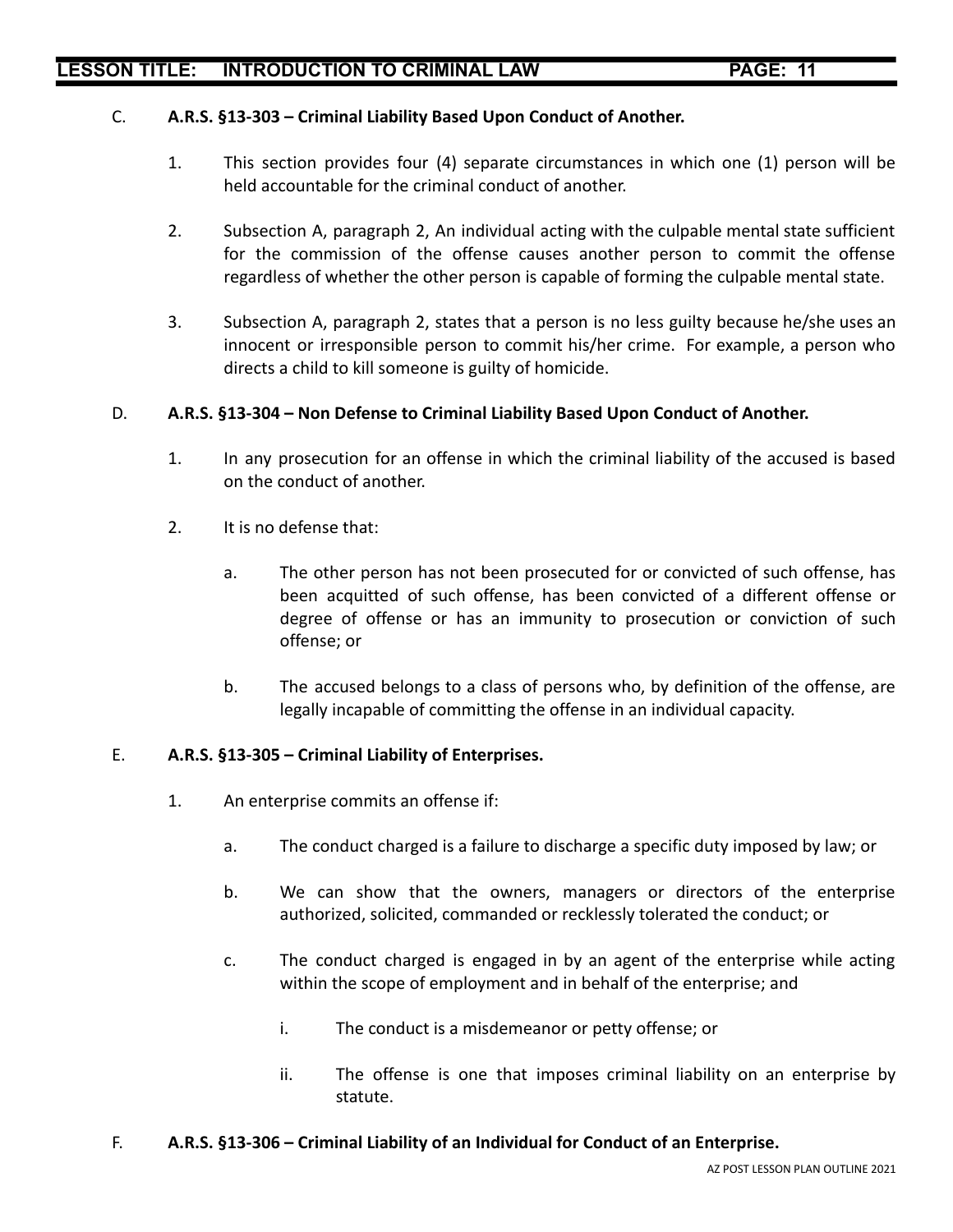1. A person is criminally liable for conduct constituting an offense which such person performs, or causes to be performed, in the name of, or in behalf of, an enterprise to the same extent if such conduct were performed in such person's own name or behalf.

### **VII. CHAPTER 5 – RESPONSIBILITY P. O. 2.1.10**

### A. **A.R.S. §13-501 – Persons Under 18 Years of Age; Felony Charging.**

- 1. The county attorney shall bring a criminal prosecution against a juvenile in the same manner as an adult if the juvenile is 15, 16 or 17 years of age and is accused of any of the following crimes:
	- a. First-degree murder.
	- b. Second-degree murder.
	- c. Forcible sexual assault.
	- d. Armed robbery.
	- e. Any other violent felony.
	- f. Any felony offense committed by a chronic felony offender.
	- g. Any offense that is properly joined to an offense listed in this subsection.
- 2. The county attorney may bring a criminal prosecution against a juvenile in the same manner as an adult if the juvenile is at least 14 years of age and is charged with any of the following offenses:
	- a. A Class 1 felony.
	- b. A Class 2 felony.
	- c. A Class 3 felony in violation of any offense in Chapters 10-17, 19 or 23 of this Title.
	- d. A Class 3, 4, 5 or 6 felony involving the intentional or knowing infliction of serious physical injury or the discharge, use or threatening exhibition of a deadly weapon or dangerous instrument.
	- e. Aggravated driving under the influence.
	- f. Any felony offense committed by a chronic felony offender.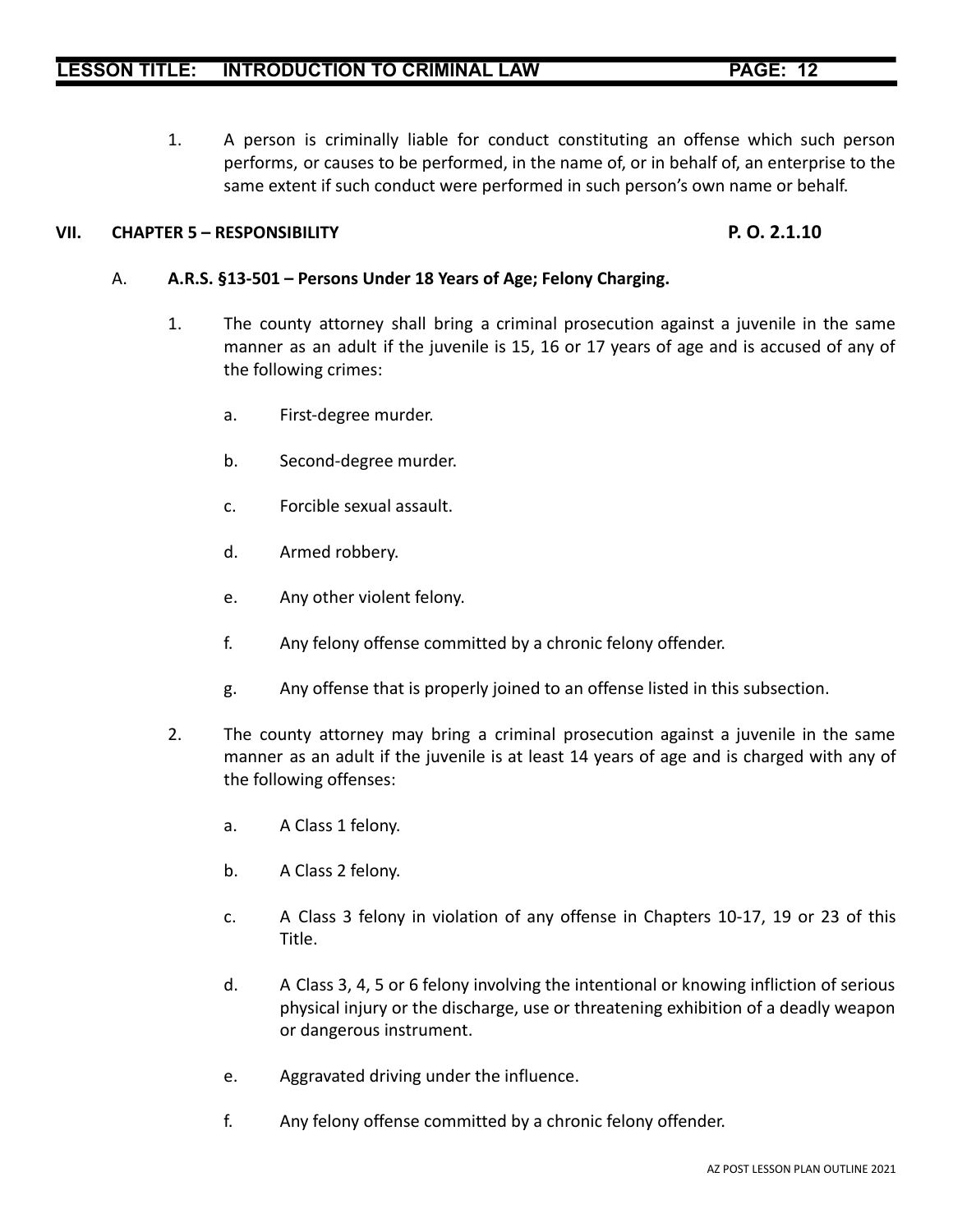- g. Any offense that is properly joined to an offense listed in this subsection.
- 3. A criminal prosecution shall be brought against a juvenile in the same manner as an adult if the juvenile has been charged with a criminal offense and has a historical prior felony conviction.

### B. **A.R.S. §13-502 – Insanity; Burden of Proof.**

- 1. A person may be found guilty, except insane, if at the time of the commission of the criminal act the person was afflicted with a mental disease or defect of such severity that the person did not know the criminal act was wrong.
- 2. A mental disease or defect constituting legal insanity is an affirmative defense.
- 3. Mental disease or defect does not include disorders that result from acute voluntary intoxication or withdrawal from alcohol or drugs, character defects, psychosexual disorders or impulse control disorder.
- 4. Conditions that do not constitute legal insanity include, but are not limited to:
	- a. Momentary.
	- b. Temporary conditions arising from the pressure of the circumstance.
	- c. Moral decadence.
	- d. Depravity or passion growing out of anger, jealousy, revenge, hatred or other motives in a person who does not suffer from a mental disease or defect.
	- e. An abnormality that is manifested only by criminal conduct.
- 5. This subsection sets up testing procedures once a person has been convicted or claims insanity.
- 6. The defendant shall prove his/her legal insanity by clear and convincing evidence.
- 7. Once a person has been found to be guilty, but insane, the court determines the presumptive sentence the defendant would have received if he/she had not been found insane – he/she is then committed to a secure state mental health facility for the term.

### C. **A.R.S. §13-503 – Effect of Alcohol or Drug Use.**

1. Voluntary ingestion is not a defense.

### **VIII. CHAPTER 9 – PROBATION AND RESTORATION OF CIVIL RIGHTS**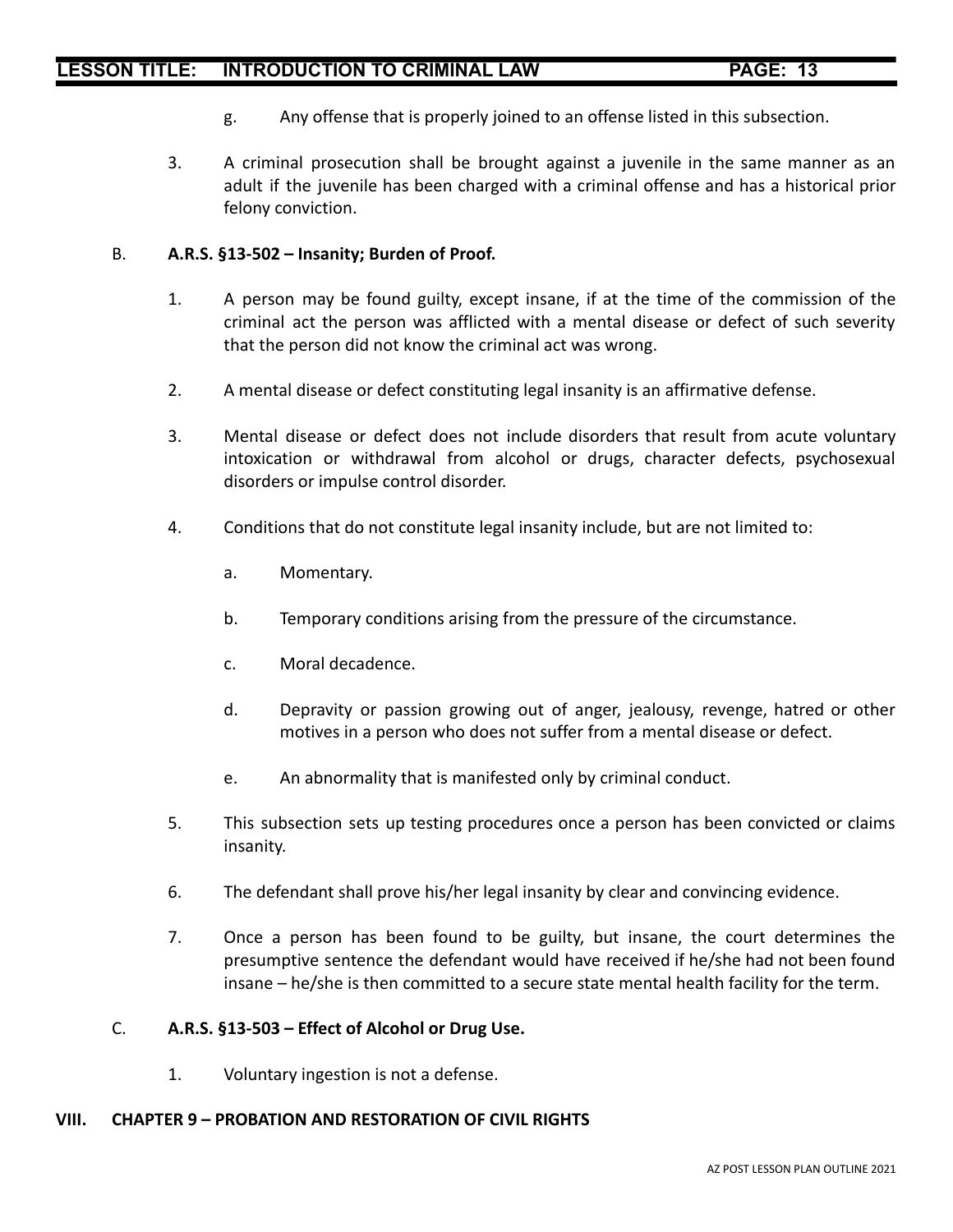# A. **A.R.S. §13-904 – Suspension of Civil Rights. P. O. 2.1.12**

- B. A conviction for a felony suspends the following civil rights of the person so convicted:
	- 1. The right to vote.
	- 2. The right to hold public office of trust or profit.
	- 3. The right to serve as a juror.
	- 4. The right to possess a gun or firearm.
	- 5. Any other right the suspension of which is necessary during a period of imprisonment.

### **IX. CHAPTER 6 – CLASSIFICATION OF OFFENSES**

### A. **A.R.S. §13-601 – Classification of Offenses. P. O. 2.1.11**

- 1. There are six (6) categories of felonies. From high to low:
	- a. Class 1 felony.
	- b. Class 2 felony.
	- c. Class 3 felony.
	- d. Class 4 felony.
	- e. Class 5 felony.
	- f. Class 6 felony. *INSTRUCTOR NOTE: The instructor should discuss "open ended" designations.*
- 2. There are three (3) categories of misdemeanors. From high to low:
	- a. Class 1 misdemeanor.
	- b. Class 2 misdemeanor.
	- c. Class 3 misdemeanor.
- 3 There is only one (1) designation of petty offense.

### B. **A.R.S. §13-705 – Dangerous Crimes Against Children. P. O. 2.1.9D**

1. This statue was designed to provide increased sentencing for those who commit AZ POST LESSON PLAN OUTLINE 2021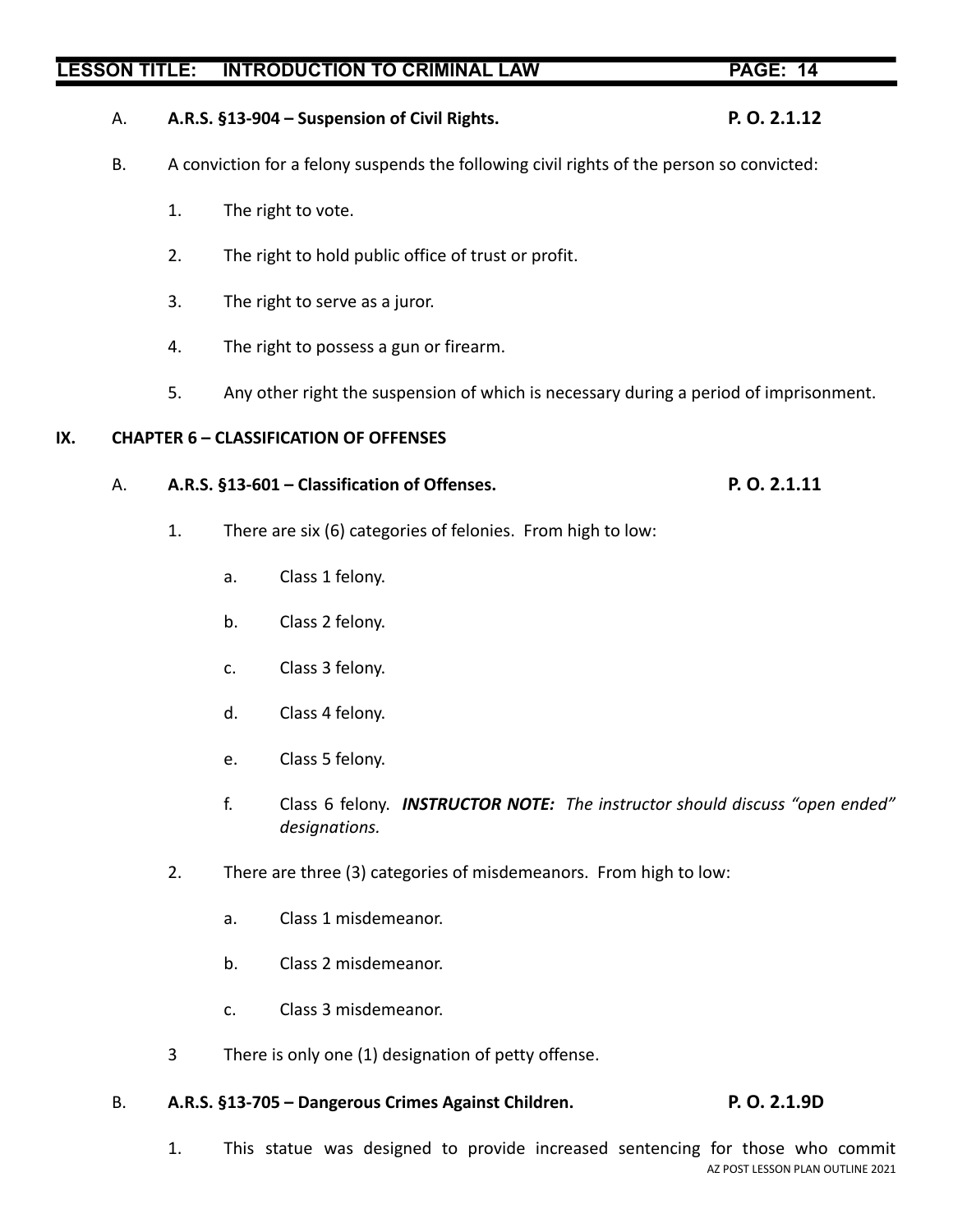dangerous crimes against children.

- 2. Please note that it is not possible to actually charge someone with A.R.S. §13-705, but it provides that if certain other crimes are committed against persons under certain ages, then sentencing will commence as per this statute.
- 3. Except as otherwise provided in this section, a person who is at least 18 years of age or who has been tried as an adult and who stands convicted of a dangerous crime against children in the first degree involving:
	- a. Attempted first-degree murder of a minor 12 years of age or younger.
	- b. Second-degree murder of a minor 12 years of age or younger.
	- c. Sexual assault of a minor 12 years of age or younger.
	- d. Sexual conduct with a minor 12 years of age or younger.
- 4. May be sentenced to life imprisonment; the presumptive term shall be 20 years.
- 5. Except as otherwise provided in this section, a person who is at least 18 years of age or who has been tried as an adult and who stands convicted of a dangerous crime against children in the first degree involving:
	- a. Attempted first-degree murder of a minor 12, 13 or 14 years of age.
	- b. Second-degree murder of a minor 12, 13 or 14 years of age.
	- c. Sexual assault of a minor 12, 13 or 14 years of age.
	- d. Sexual conduct with, or taking a minor for the purposes of prostitution or prostitution with, a minor 12, 13 or 14 years of age.
	- e. Continuous sexual abuse of a child or involving or using minors in drug offenses.
- 6. Shall be sentenced to a presumptive term of 20 years.
- 7. If the person has been previously convicted of one (1) predicate felony, the person shall be sentenced to a presumptive term of 30 years.
- 8. "Dangerous crimes against children" means any of the following committed against a minor under 15 year of age:
	- a. Second-degree murder.
	- b. Aggravated assault resulting in serious physical injury or committed by the use of AZ POST LESSON PLAN OUTLINE 2021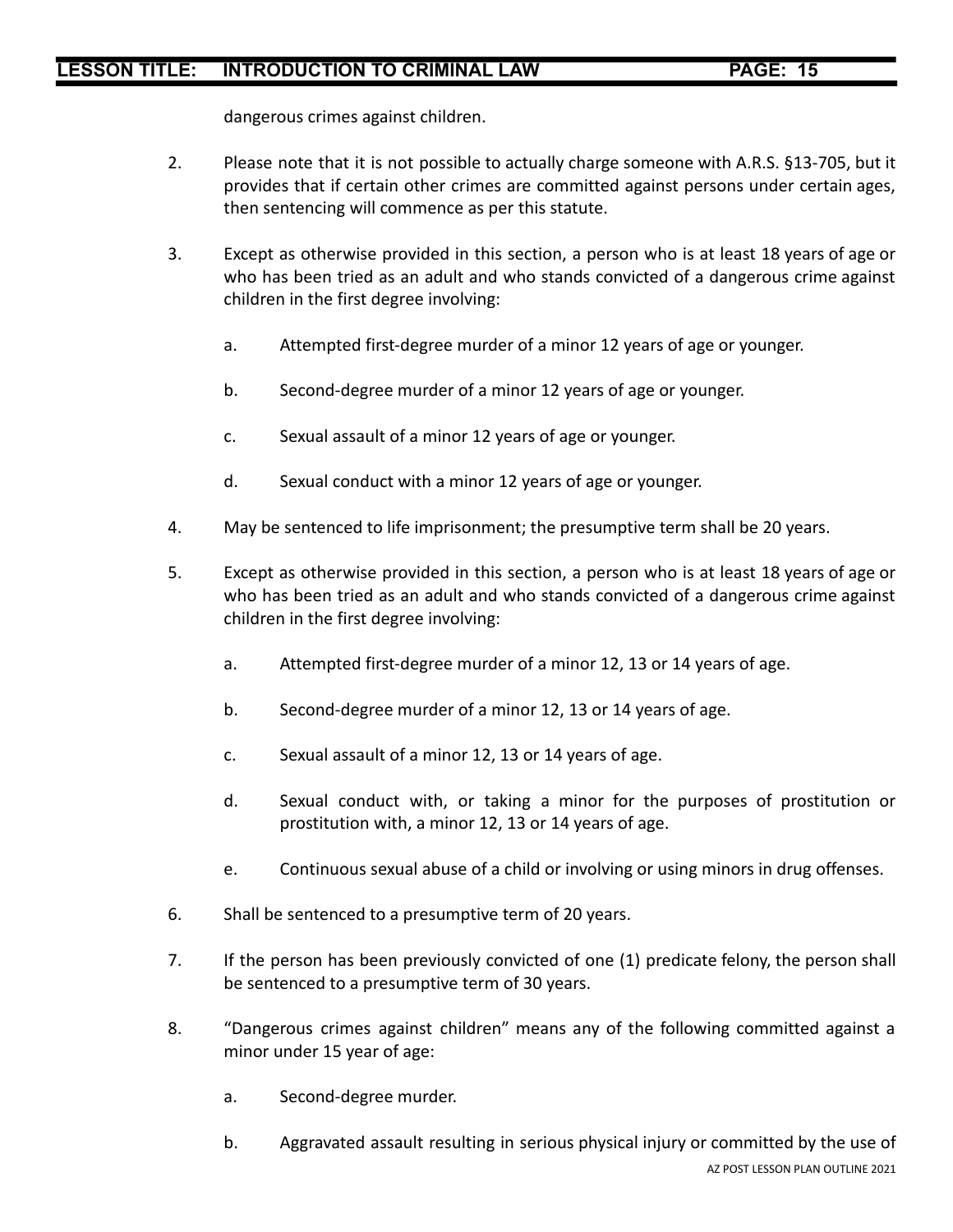a deadly weapon or dangerous instrument.

- c. Sexual assault.
- d. Molestation of a child.
- e. Sexual conduct with a minor.
- f. Commercial sexual exploitation of a minor.
- g. Sexual exploitation of a minor.
- h. Child abuse.
- i. Kidnapping.
- j. Sexual abuse.
- k. Taking a child for the purpose of prostitution.
- l. Child prostitution.
- m. Involving or using minors in drug offenses.
- n. Continuous sexual abuse of a child.
- o. Attempted first-degree murder.
- 9. There are two (2) degrees of dangerous crimes against children:
	- a. First degree if it is a completed offense.
	- b. Second degree if it is a preparatory offense.
- 10. A "Predicate Felony" means:
	- a. Any felony involving child abuse, a sexual offense or conduct involving the intentional or knowing infliction of serious physical injury, or
	- b. The use or exhibition of a deadly weapon or dangerous instrument or a dangerous crime against children in the first or second degree.

### C. **A.R.S. §13-709 – Offenses Committed in a School Safety Zone. P. O. 2.1.13**

1. A person who commits a felony offense in a school zone (with the exception of A.R.S. §13-3411) is guilty of the same class of felony if it had not been a school zone except AZ POST LESSON PLAN OUTLINE 2021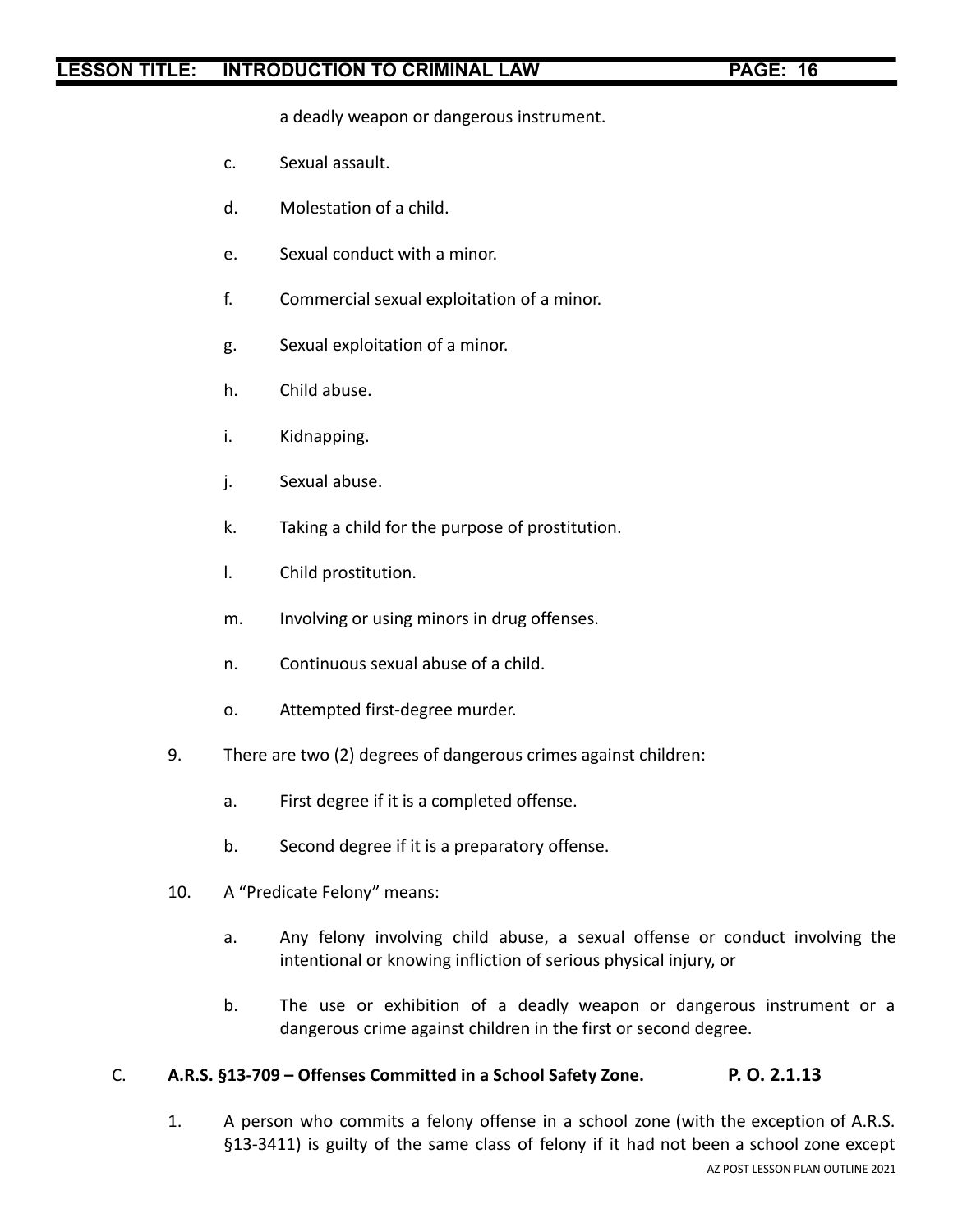that the court may impose a sentence one (1) year longer than the presumptive minimum or maximum.

- 2. In addition, the court may fine the person not less than two (2) thousand dollars.
- 3. Each school district governing board may place, and maintain, permanently affixed signs that are located in a visible manner at the main entrance of each school that identifies such school and grounds as a school safety zone.
- 4. "School" means any public or non-public kindergarten, common or high school.
- 5. "School Safety Zone" means:
	- a. The area within 300 feet of a school or grounds.
	- b. Public property within 1,000 feet of a school or grounds.
	- c. School bus.
	- d. School bus stop.

### **X. CHAPTER 10 – PREPARATORY OFFENSES P. O. 2.1.2**

### A. **A.R.S. § 13-1001 – Attempt. P. O. 2.1.2A**

- 1. A person commits attempt if, acting with the kind of culpability (mental state) otherwise required for commission of an offense, such person:
	- a. Intentionally engages in conduct that would constitute an offense if the attendant circumstances were as such person believes them to be.
		- i. Joe goes to the local Circle K with the intent to rob it. When he arrives at the front of the store, he discovers that it has been closed for inventory. This is an attempt.
		- ii. "A" points a gun at "B" thinking the gun is loaded and pulls the trigger, but the gun is empty. This was held to be an attempt in State v. Damms, 1960, 9 Wis. 2d 183, 100 N.W. 2d 592.
		- iii. "A" tries to perform an abortion on "B," but "B" turns out not to be pregnant. This is generally held to be an attempt (e.g., People v. Huff, 1930, 339 III. 328, 171 N.E. 261).
	- b. Intentionally does or omits to do anything which, under the circumstances as such believes them to be, is any step in a course of conduct planned to culminate in the commission of an offense.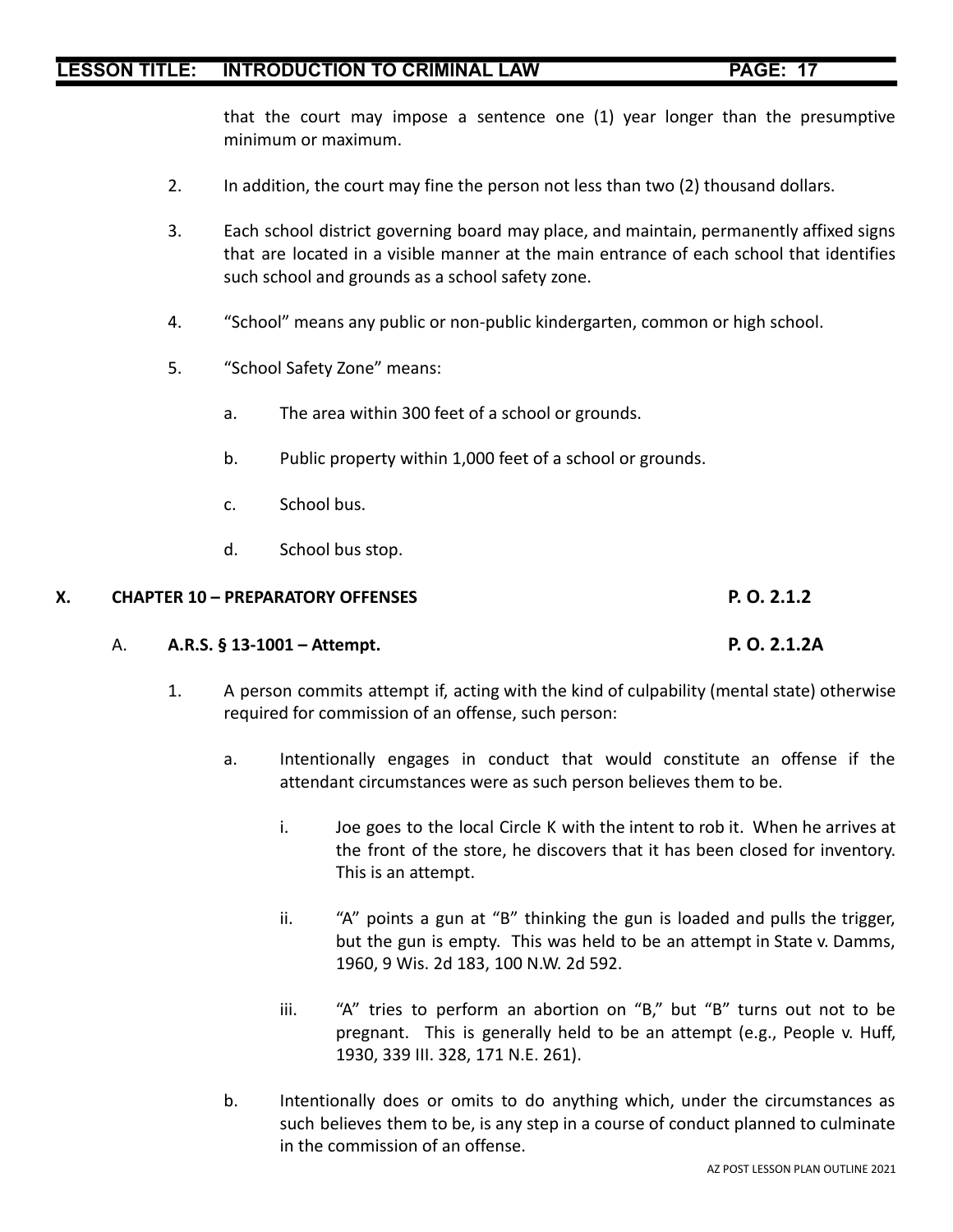- i. If Joe buys a gun he intends to use to hold up a bank, this alone would not be enough to constitute an attempt.
- ii. If, however, he takes the gun and goes to the bank only to be scared away by the presence of police there, then this would constitute an attempt. State v. Dumas, 1912, 118 Minn. 77, 136 N.W. 311.
- iii. At some point between these two (2) acts, the preparation for the crime ends and the attempt begins.
- c. Engages in conduct intended to aid another to commit an offense, although the offense is not committed or attempted by the other person, provided his/her conduct would establish his/her complicity if the offense were committed or attempted by the other person.
- 2. It is no defense that it was impossible for the person to aid the other party's commission of the offense.
- 3. Please note: You cannot book a person for A.R.S. §13-1001. You would book the person for whatever crime was attempted.
	- a. Attempted burglary A.R.S. §§13-1506, 13-1507 or 13-1508.
	- b. Attempted murder A.R.S. §§13-1104 or 13-1105.
	- c. Attempted arson A.R.S. §§13-1703 or 13-1704.
- 4. The crime of Attempt is one class less than the crime committed:
	- a. Class 2 felony if offense attempted is a Class 1 felony.
	- b. Class 3 felony if offense attempted is a Class 2 felony.
	- c. Class 4 felony if offense attempted is a Class 3 felony.
	- d. Class 5 felony if offense attempted is a Class 4 felony.
	- e. Class 6 felony if offense attempted is a Class 5 felony.
	- f. Class 1 misdemeanor if offense attempted is a Class 6 felony.
	- g. Class 2 misdemeanor if offense attempted is a Class 1 misdemeanor.
	- h. Class 3 misdemeanor if offense attempted is a Class 2 misdemeanor.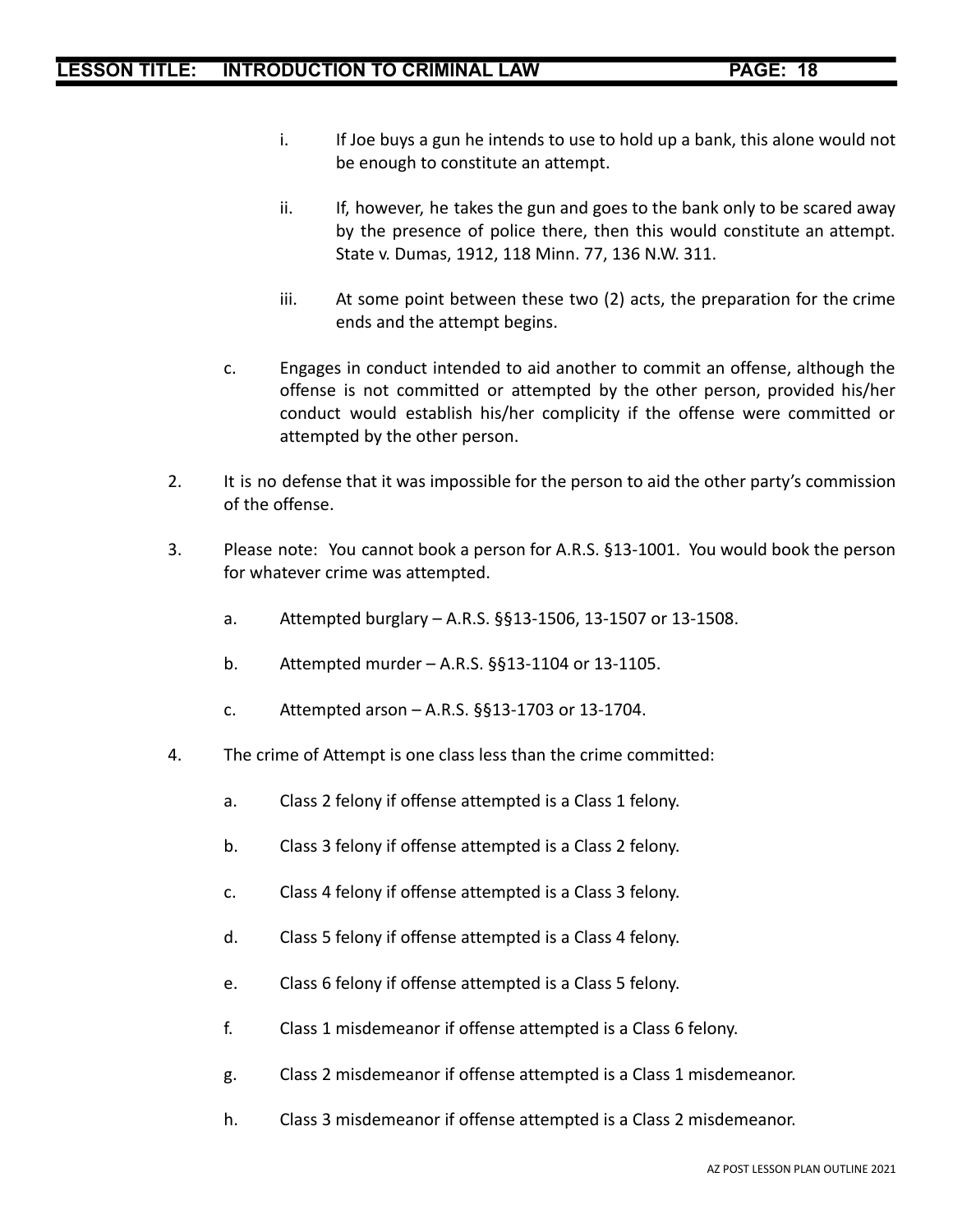i. Petty offense if offense attempted is a Class 3 misdemeanor or petty offense.

### B. **A.R.S. §13-1002 – Solicitation. P. O. 2.1.2B**

- 1. A person, other than a peace officer acting in his/her official capacity within the scope of his/her authority and in the line of duty, commits solicitation if, with the intent to promote or facilitate the commission of a felony or misdemeanor, such person commands, encourages, requests or solicits another person to engage in conduct which would constitute the crime.
	- a. Pursuant to this section when "A," intending to promote the commission of a specific crime, solicits "B" to commit it, "A's" acts constitute the crime of solicitation even if "B" rejects the proposal.
	- b. The defendant's alleged conduct in slowing down his vehicle to keep pace with the boy's gait and offering him money for sex comprised solicitation. People v. Spencer, 1971, 66 Misd. 2d 658, 322 N.Y.S. 2d 266.
- 2. The crime of solicitation is two (2) classes less than the crime solicited.
- 3. Solicitation is:
	- a. A Class 3 felony if the offense solicited is a Class 1 felony.
	- b. A Class 4 felony if the offense solicited is a Class 2 felony.
	- c. A Class 5 felony if the offense solicited is a Class 3 felony.
	- d. A Class 6 felony if the offense solicited is a Class 4 felony.
	- e. A Class 1 misdemeanor if the offense solicited is a Class 5 felony.
	- f. A Class 2 misdemeanor if the offense solicited is a Class 6 felony.
	- g. A Class 3 misdemeanor if the offense solicited is any misdemeanor.

### C. **A.R.S. §13-1003 – Conspiracy. P. O. 2.1.2C**

- 1. A person commits conspiracy if, with the intent to promote or aid the commission of an offense, such person agrees with one (1) or more persons that at least one (1) of them or another person will engage in conduct constituting the offense and one (1) of the parties commits an overt act in furtherance of the offense, except that an overt act shall not be required if the object of the conspiracy was to commit:
	- a. Any felony on the person of another.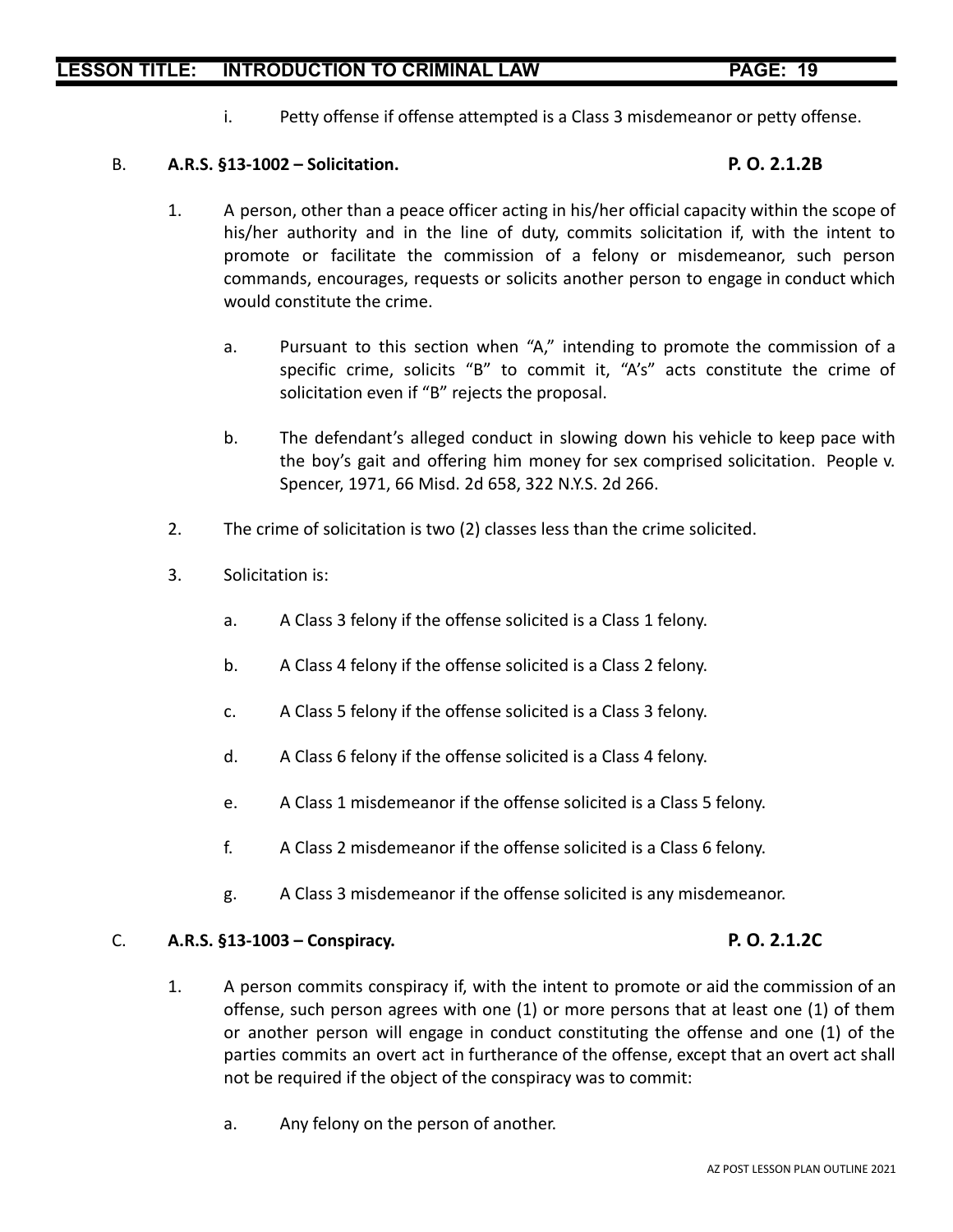- b. First-degree burglary.
- c. Arson of an occupied structure.
- 2. Note that conspiracy requires at least two (2) people who intend to promote or aid in the commission of crime. One (1) person, planning alone, cannot be charged with conspiracy.
- 3. Under most circumstances this crime requires that at least one (1) of the conspirators commit an OVERT ACT in furtherance of the crime.
	- a. "Evidence that, after the defendant and others agreed to commit the crime, they traveled to the scene of the proposed crime to survey the area, and that one (1) co-conspirator brought an automobile to be used in the crime, demonstrated overt acts in furtherance of the conspiracy." People v. Ambrose, 1975, 28 III. App. 3d 627, 329 N.E. 2d 11.
	- b. "Conversations among co-conspirators in forming and planning the conspiracy are not overt acts in furtherance." People ex rel. Conte v. Flood, 1966, 53 Misc. 2d. 109, 277 N.Y.S. 2d 267.
- 4. However, there are two (2) specific crimes and one (1) general crime classification that are exceptions to the "Overt Act" requirement. These are:
	- a. Conspiracy to commit any felony on the person of another.
	- b. Conspiracy to commit first-degree burglary.
	- c. Conspiracy to commit arson of an occupied structure.
- 5. A.R.S. §13-1003(B) addresses the scope of the conspiratorial relationship and extends the offense to a person who knows, or has reason to know, that other persons have also conspired with his/her co-conspirator to commit the same offense.
- 6. A.R.S. §13-1003(C) states that if two (2) people conspire to commit several offenses and they are the object of the same agreement, they are guilty of one (1) conspiracy to commit the higher offense.
- 7. Conspiracy to commit a crime carries the same class of crime as if it were accomplished (i.e., conspiracy to commit a Class 3 felony is considered a Class 3 felony).

### D. **A.R.S. §13-1004 – Facilitation. P. O. 2.1.2D**

1. A person commits facilitation if, acting with knowledge that another person is committing or intends to commit an offense, the person knowingly provides the other person with means or opportunity for the commission of the offense.